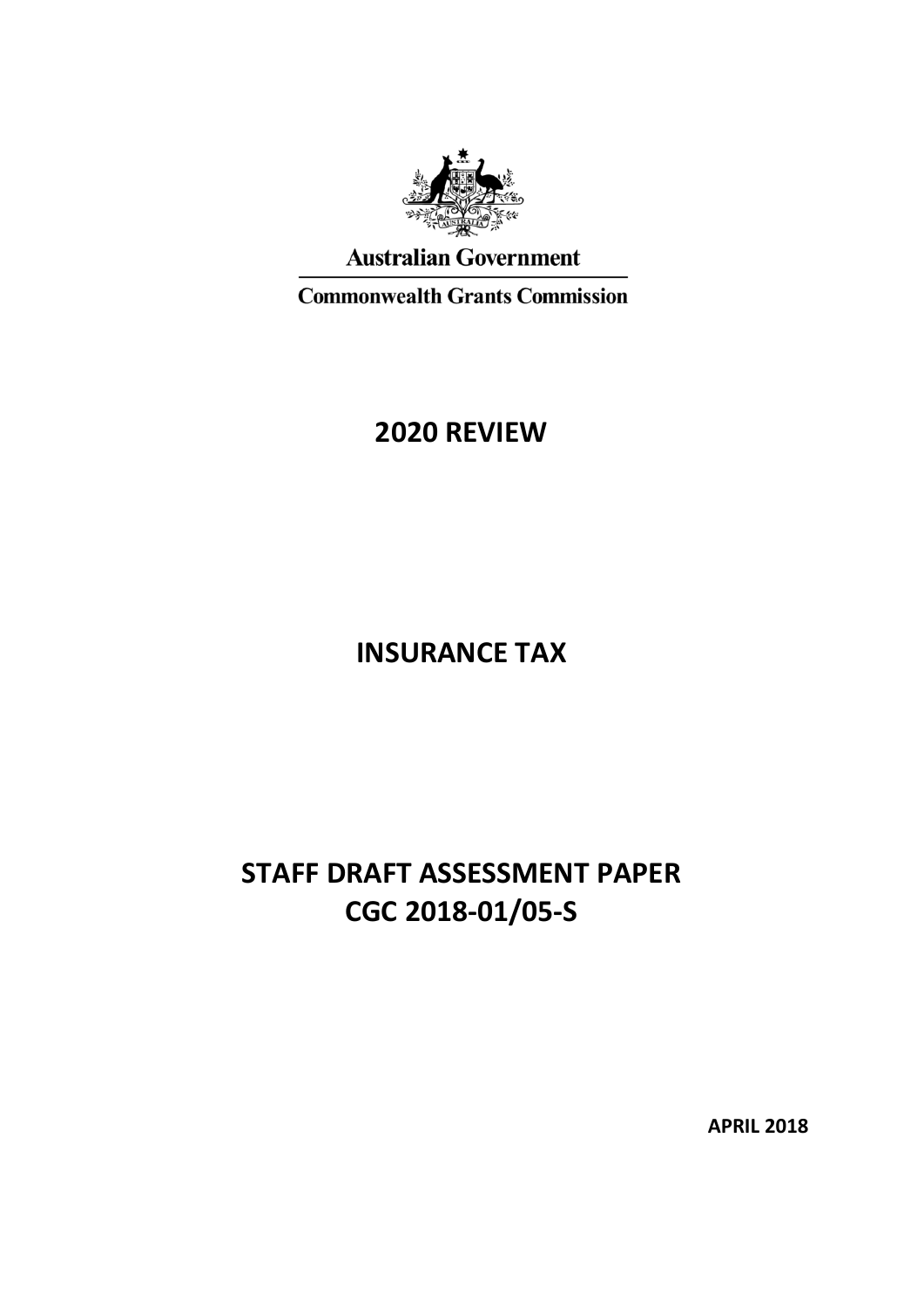| Paper issued               | 20 April 2018                                                                                                                                                                                                                                            |
|----------------------------|----------------------------------------------------------------------------------------------------------------------------------------------------------------------------------------------------------------------------------------------------------|
| Commission contact officer | Morgan Moa, 6229 8826, morgan.moa@gmail.com                                                                                                                                                                                                              |
| Submissions sought by      | 31 August 2018                                                                                                                                                                                                                                           |
|                            | Submissions should be emailed in Word format to                                                                                                                                                                                                          |
|                            | secretary@cgc.gov.au.                                                                                                                                                                                                                                    |
|                            | Submissions of more than 10 pages in length should include a<br>summary section.                                                                                                                                                                         |
| Confidential material      | It is the Commission's normal practice to make State<br>submissions available on its website under the CC BY licence,<br>allowing free use of content by third parties.                                                                                  |
|                            | Further information on the CC BY licence can be found on the<br>Creative Commons website (http://creativecommons.org).                                                                                                                                   |
|                            | Confidential material contained in submissions must be<br>clearly identified or included in separate attachment/s, and<br>details provided in the covering email. Identified confidential<br>material will not be published on the Commission's website. |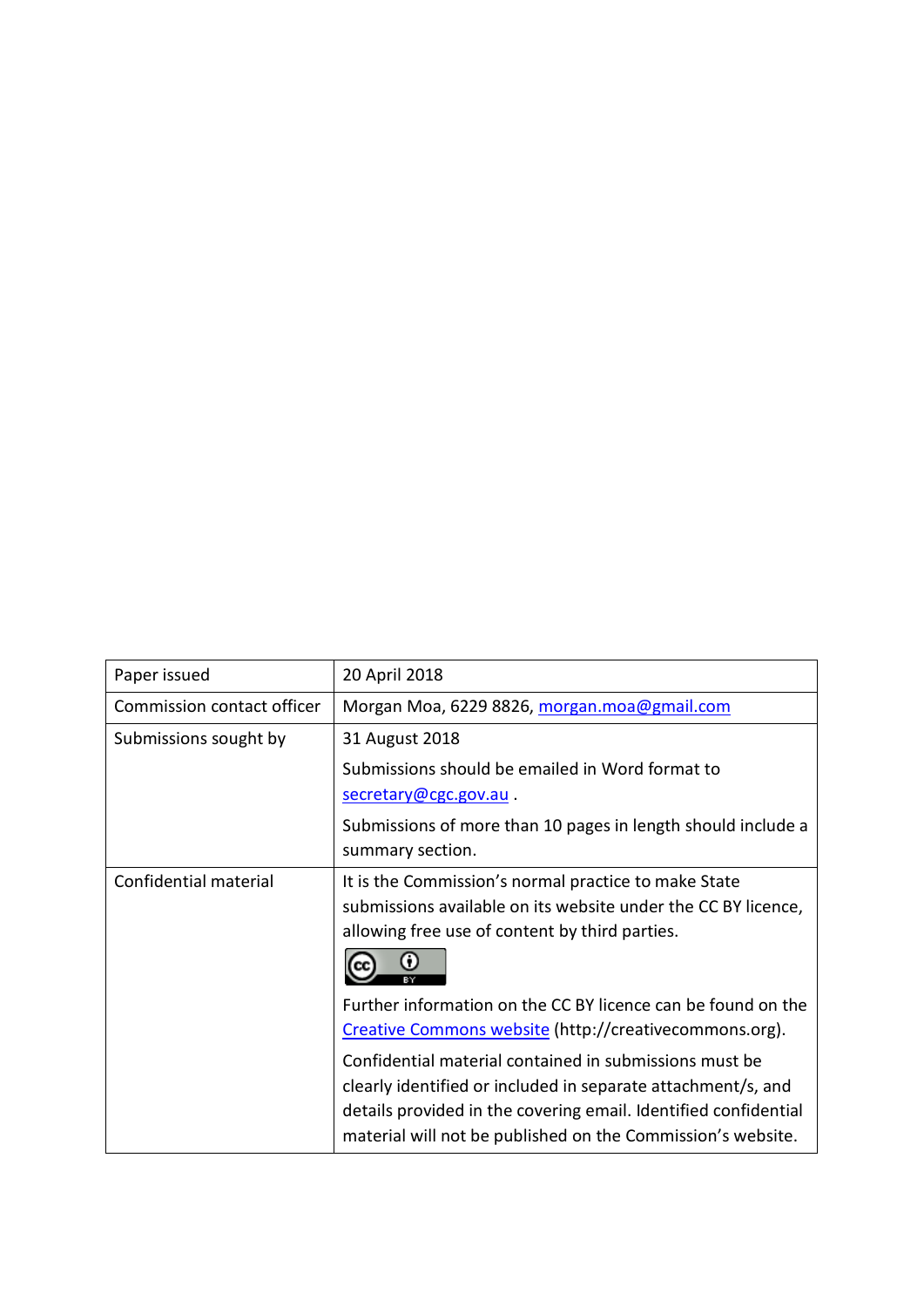# **CONTENTS**

| <b>2015 REVIEW APPROACH</b>                                     |        |
|-----------------------------------------------------------------|--------|
| How was revenue capacity assessed?<br><b>GST</b> redistribution | 1<br>4 |
| <b>ISSUES AND ANALYSIS</b>                                      | 4      |
| Treatment of insurance based FESLS                              | 4      |
| Treatment of duty on workers' compensation insurance            | 5      |
| Recommendations                                                 | 5      |
| Other issues considered                                         | 5      |
| <b>CONCLUSION AND WAY FORWARD</b>                               | 6      |
| Proposed assessment structure                                   | 6      |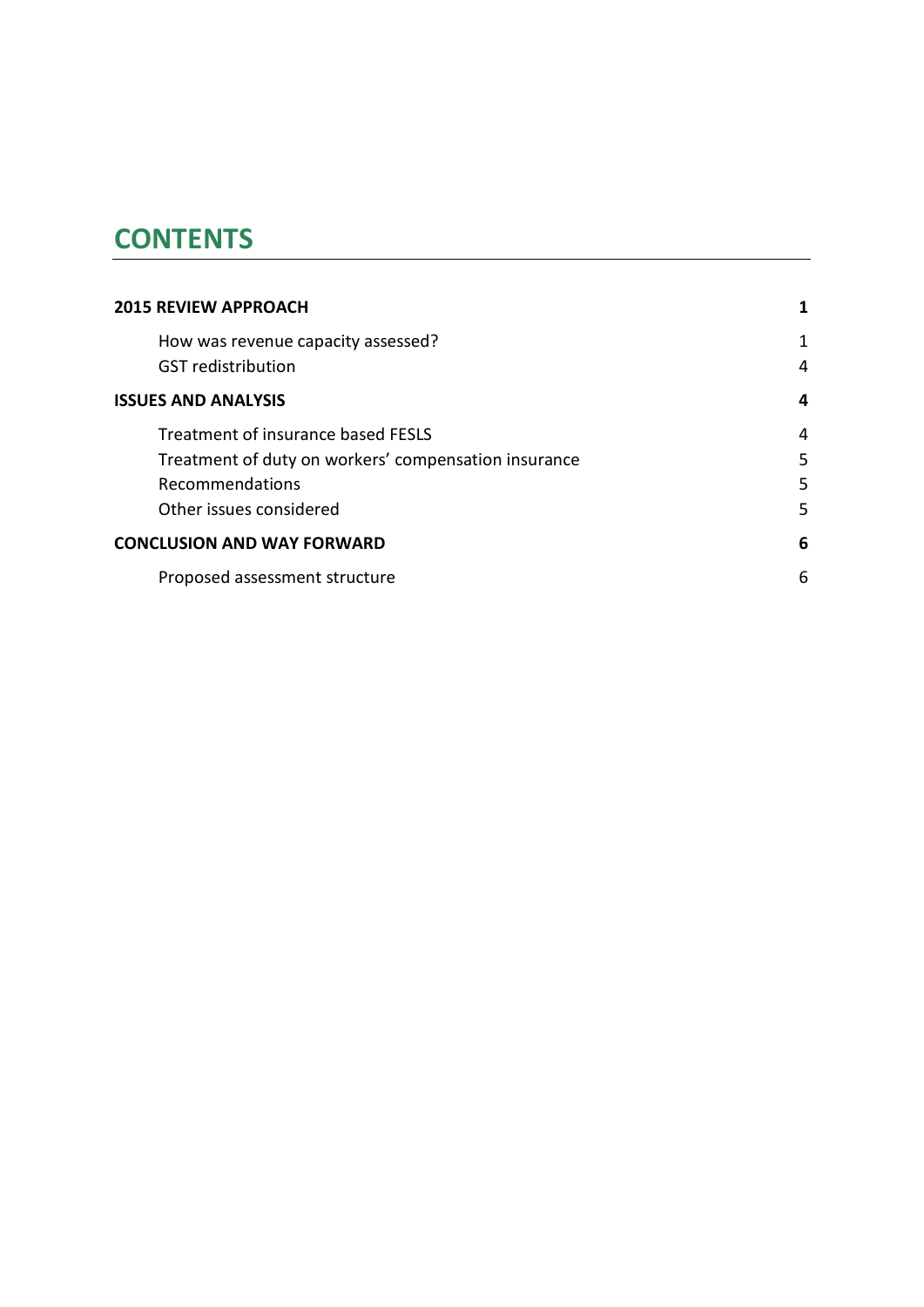# **INSURANCE TAX**

1 The paper provides the Commission staff proposals for the assessment of Insurance tax revenue for the 2020 Review.

### <span id="page-3-0"></span>**2015 REVIEW APPROACH**

- 2 The Insurance tax category comprised revenue from duties on various forms of insurance, as well as insurance based fire and emergency services levies (FESLs). The duties are imposed on insurance companies and passed on to consumers.
- 3 [Table 1](#page-3-2) shows that States raised \$5.3 billion from insurance tax in 2016-17.

#### <span id="page-3-2"></span>**Table 1 Insurance tax revenue, 2016-17**

|               | <b>NSW</b> | Vic     | Qld | WA  | SА  | Tas | <b>ACT</b> | ΝT  | Total   |
|---------------|------------|---------|-----|-----|-----|-----|------------|-----|---------|
|               | Sm         | Sm      | Sm  | Şm  | \$m | \$m | \$m        | \$m | \$m     |
| Insurance tax | 1985       | 1 2 1 8 | 828 | 661 | 479 | 104 | 20         | 43  | 5 3 3 9 |

<span id="page-3-1"></span>Source: State provided data.

 $\overline{a}$ 

#### **How was revenue capacity assessed?**

- 4 States imposed duties on three main forms of insurance in the following ways.
	- *General insurance.* All States imposed a fixed rate of duty on general insurance premiums (such as homeowner, motor vehicle, fire, public and product liability, and professional indemnity). The rate varied between 6% and 11%.[1](#page-3-3) Three States (New South Wales, Queensland and Tasmania) applied concessional rates to certain classes of general insurance. Some classes of general insurance were exempt in one or more States.
	- *Compulsory third party (CTP) motor vehicle insurance*. Victoria and Western Australia imposed a single rate of duty on CTP premiums, while Queensland, South Australia and Tasmania imposed a flat fee.<sup>[2](#page-3-4)</sup> New South Wales, the ACT and the Northern Territory did not tax CTP insurance.

<span id="page-3-3"></span><sup>&</sup>lt;sup>1</sup> The ACT abolished general insurance duty from 1 July 2016. The fixed rate for the other States now varies between 9% and 11%, with three States continuing to impose concessional rates on certain types of general insurance.

<span id="page-3-4"></span><sup>&</sup>lt;sup>2</sup> CTP premiums were exempt from duty in Tasmania, but a flat fee was imposed on the issuance of the certificate. Victoria and Western Australia taxed CTP insurance at the same rate as general insurance.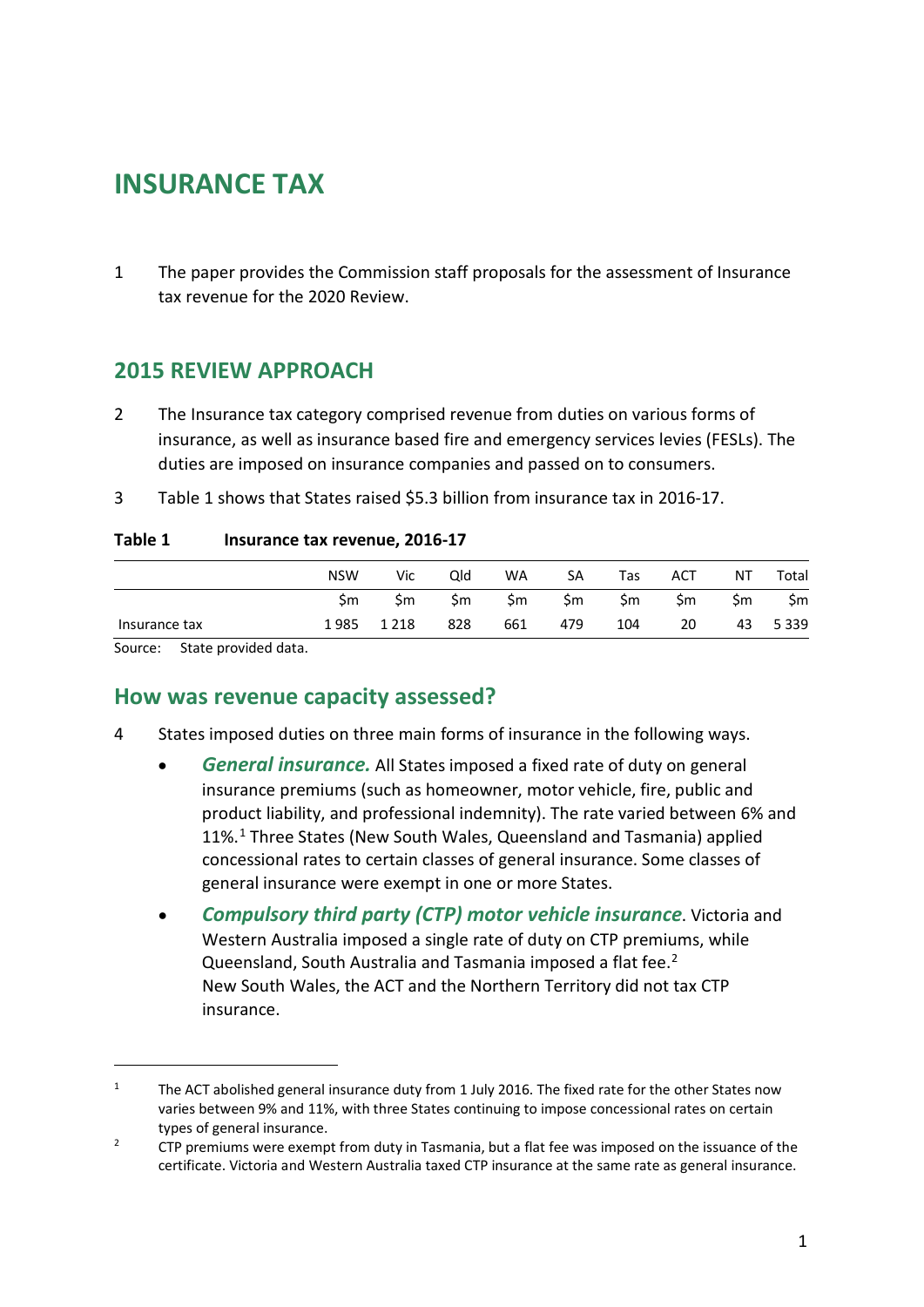- **Life insurance.** Five States imposed duty on the sum insured. South Australia imposed duty on the annual premiums. Western Australia and Victoria did not impose duty.<sup>[3](#page-4-0)</sup>
- 5 Revenue capacity was assessed using data from the Australian Prudential Regulation Authority (APRA) on the total premiums paid for general insurance in each State.<sup>[4](#page-4-1)</sup> Those data included premiums paid in relation to CTP insurance in States where it was privately underwritten.<sup>5</sup> To ensure comparability across States, the APRA data were supplemented by data from public insurers on total CTP insurance premiums in States where CTP insurance was publicly underwritten.<sup>[6](#page-4-3)</sup>
- 6 APRA was unable to provide life insurance data by State. Life insurance premiums were, therefore, not included in the revenue base. Revenue from life insurance duties could not easily be removed from the category, but data from four States suggested it represented less than 5% of insurance tax revenue. On practicality grounds, the Commission decided to leave revenue from life insurance duty in the category and assess it using the general insurance revenue base.

#### *Adjustments to the revenue base*

 $\overline{a}$ 

- 7 *Workers' compensation premiums.* The Commission made a further adjustment to the APRA data to exclude premiums relating to workers' compensation insurance. Those premiums represented about 27% of total general insurance premiums in 2012-13. However, the duty raised was only 2% of all insurance duties. Only Queensland and South Australia imposed duty on workers' compensation insurance premiums – Queensland did so at a concessional rate of 5% and South Australia exempted insurance in relation to employees under 25 years of age. A separate assessment of workers' compensation duties was not material at the \$30 per capita threshold. Therefore, the Commission assessed workers' compensation duties equal per capita (EPC) in the Other revenue category.
- 8 *Premiums paid to public insurers.* Public insurers are controlled, or wholly owned, by State governments. They mainly provide CTP insurance, workers' compensation insurance, builders' warranty insurance and insurance for government agencies. Public insurers are not regulated by APRA and premiums paid to them are not included in the APRA data. The Commission supplemented the APRA data with data from public insurers on total premiums paid for CTP insurance and builders'

<span id="page-4-0"></span><sup>&</sup>lt;sup>3</sup> Two States have abolished life insurance duty since the 2015 Review: the ACT from 1 July 2016 and the Northern Territory from 1 July 2015.

<span id="page-4-1"></span><sup>&</sup>lt;sup>4</sup> The APRA data covered general insurers in the private sector. These were insurers regulated by APRA. The data did not include premiums for reinsurance or private health insurance. Those forms of insurance were not liable for insurance tax in any State.

<span id="page-4-2"></span><sup>&</sup>lt;sup>5</sup> At the time of the 2015 Review, CTP insurance was privately underwritten in three States and publicly underwritten in five. South Australia moved to a privately underwritten CTP scheme from 1 July 2016.

<span id="page-4-3"></span> $6 - A$  separate assessment of duty on CTP insurance was not material at the \$30 per capita threshold.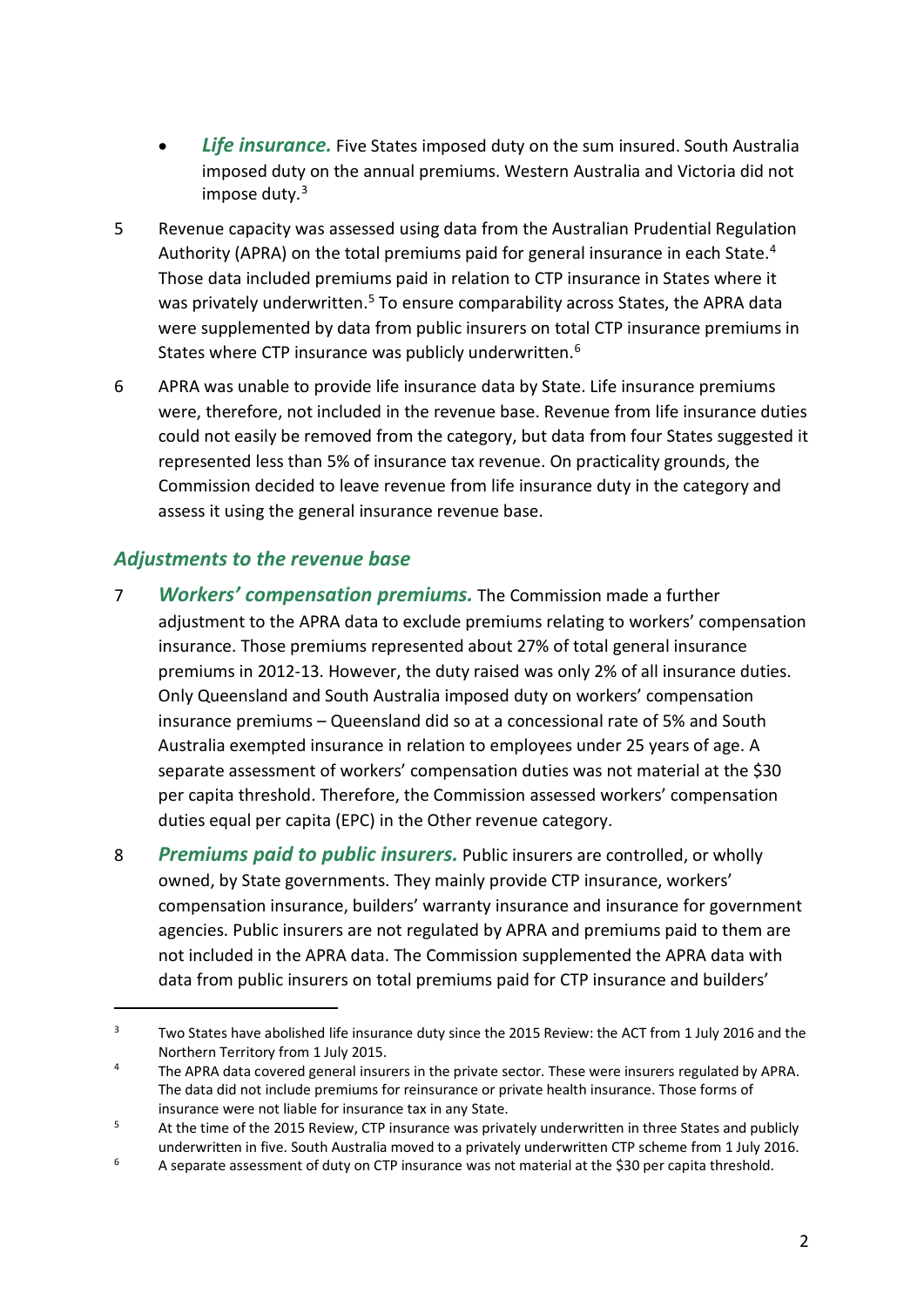warranty insurance.<sup>[7](#page-5-1)</sup> Workers' compensation premiums paid to public insurers were not included in the revenue base, since workers' compensation duties were assessed in the Other revenue category. Premiums paid in relation to insurance for government agencies were not included in the revenue base, since any duty on those premiums was an internal budget transfer. [8](#page-5-2)

- 9 *Fire and emergency services levies.* New South Wales and Tasmania imposed fire and emergency services levies on insurance companies. The levies are generally passed on to consumers. The Commission assessed these levies in the category, since they were raised on a similar basis to other insurance taxes.<sup>[9](#page-5-3)</sup>
- 10 Premium data provided to APRA by insurance companies included insurance based FESLs.<sup>[10](#page-5-4)</sup> To ensure that New South Wales and Tasmania were not assessed to have a higher insurance tax capacity due to their policy choice to impose insurance based FESLs, the FESL revenue was removed from the APRA premium data. Insurance based FESLs were, therefore, assessed using the general insurance revenue base.
- 11 [Table](#page-5-0) 2 shows the derivation of the revenue base for the Insurance tax category in 2016-17.

|                                                                       | <b>NSW</b> | Vic     | Qld      | <b>WA</b> | <b>SA</b> | Tas | <b>ACT</b> | NT    | Total  |
|-----------------------------------------------------------------------|------------|---------|----------|-----------|-----------|-----|------------|-------|--------|
|                                                                       | \$m        | \$m     | \$m      | \$m       | \$m\$     | \$m | \$m        | \$m\$ | \$m    |
| Premiums — APRA                                                       | 13 9 96    | 7 2 1 9 | 7 2 6 2  | 4081      | 2888      | 702 | 776        | 471   | 37 395 |
| Premiums — public<br>insurers                                         | 61         | 1794    | 84       | 687       | 0         | 139 | 0          | 85    | 2849   |
| Less workers'<br>compensation<br>premiums (privately<br>underwritten) | 179        | 11      | 3        | 873       | 12        | 158 | 171        | 129   | 1535   |
| Less insurance based<br><b>FESL</b>                                   | 785        | 0       | $\Omega$ | 0         | 0         | 17  | 0          | 0     | 802    |
| Revenue base                                                          | 13 0 92    | 9002    | 7343     | 3895      | 2876      | 666 | 606        | 427   | 37906  |

#### <span id="page-5-0"></span>**Table 2 Derivation of revenue base, insurance tax, 2016-17**

Source: Premium data from APRA and public insurers. FESL data provided by States.

 $\overline{a}$ 

<span id="page-5-1"></span> $7 - 2$  Data were sourced from public insurers' annual reports. Three States had publicly underwritten builders' warranty insurance schemes. Builders' warranty insurance was privately underwritten in the other States and included in the APRA data.

<span id="page-5-2"></span><sup>&</sup>lt;sup>8</sup> This would not be the case for duty on premiums paid by Public Non-financial Corporations (PNFCs) other than those in health and urban transport. We did not have data to separately identify premiums paid by PNFCs.

<span id="page-5-3"></span><sup>&</sup>lt;sup>9</sup> Property based FESLs were included in the Land tax category, while vehicle based FESLs were included in Motor taxes.

<span id="page-5-4"></span><sup>10</sup> This treatment is consistent with Australian accounting standard *AASB 1023*.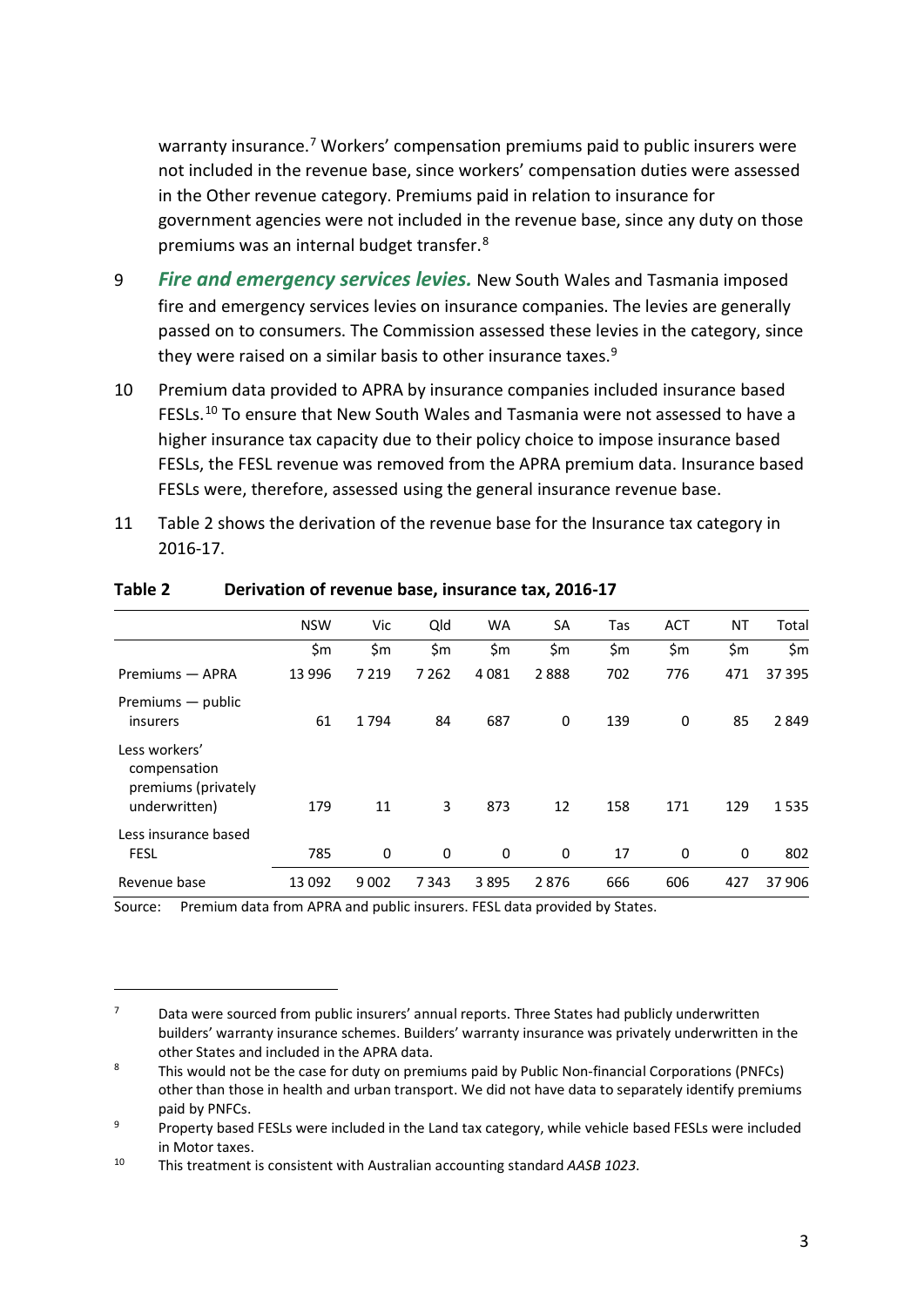# <span id="page-6-0"></span>**GST redistribution**

12 [Table](#page-6-3) 3 shows the extent to which the assessment moved the GST distribution away from an EPC distribution in the 2018 Update. It shows GST revenue was redistributed from States with an above average revenue raising capacity (New South Wales, South Australia and the Northern Territory) to States with a below average revenue capacity (Victoria, Queensland, Western Australia, Tasmania and the ACT).

|                    | <b>NSW</b> | Vic | Qld | <b>WA</b> | SA    | Tas | ACT | ΝT   | Redist |
|--------------------|------------|-----|-----|-----------|-------|-----|-----|------|--------|
| Dollars million    | -126       | 121 | 16  | q         | -46   | 23  | 4   | $-2$ | 174    |
| Dollars per capita | -16        | 19  | 3   | 3         | $-26$ | 44  |     | -9   |        |
|                    |            |     |     |           |       |     |     |      |        |

#### <span id="page-6-3"></span>**Table 3 GST redistribution, Insurance tax, 2018 Update**

<span id="page-6-1"></span>Source: 2018 Update.

## **ISSUES AND ANALYSIS**

- 13 This assessment does not need to be changed. It is achieving HFE. However, it could be simplified by treating insurance based FESLs, life insurance and workers' compensation insurance consistently. Revenue from these three sources could be assessed:
	- using the general insurance revenue base (as is currently the case with insurance based FESLs and life insurance)
	- EPC (as is currently the case for workers' compensation).
- 14 Neither of these treatments would be materially different to the current assessment. If the Commission were to assess these EPC, it could do so in a separate component within the category.
- 15 The Commission does not have data on life insurance tax revenue for the States that currently impose the tax. It would need data from those States if it were to move life insurance tax to an EPC component. On practicality grounds, life insurance tax revenue is currently assessed using the general insurance revenue base. Commission staff propose that that treatment should be continued. Treatment of the other two revenues is considered below.

## <span id="page-6-2"></span>**Treatment of insurance based FESLs**

16 Two States (New South Wales and Tasmania) levy insurance based FESLs. Other States impose FESLs on property or motor vehicles. The Commission staff view is that the treatment of FESLs on the three bases should be considered as a single issue. A fuller discussion of the proposed treatment of FESLs can be found in the Draft Assessment for Land Tax.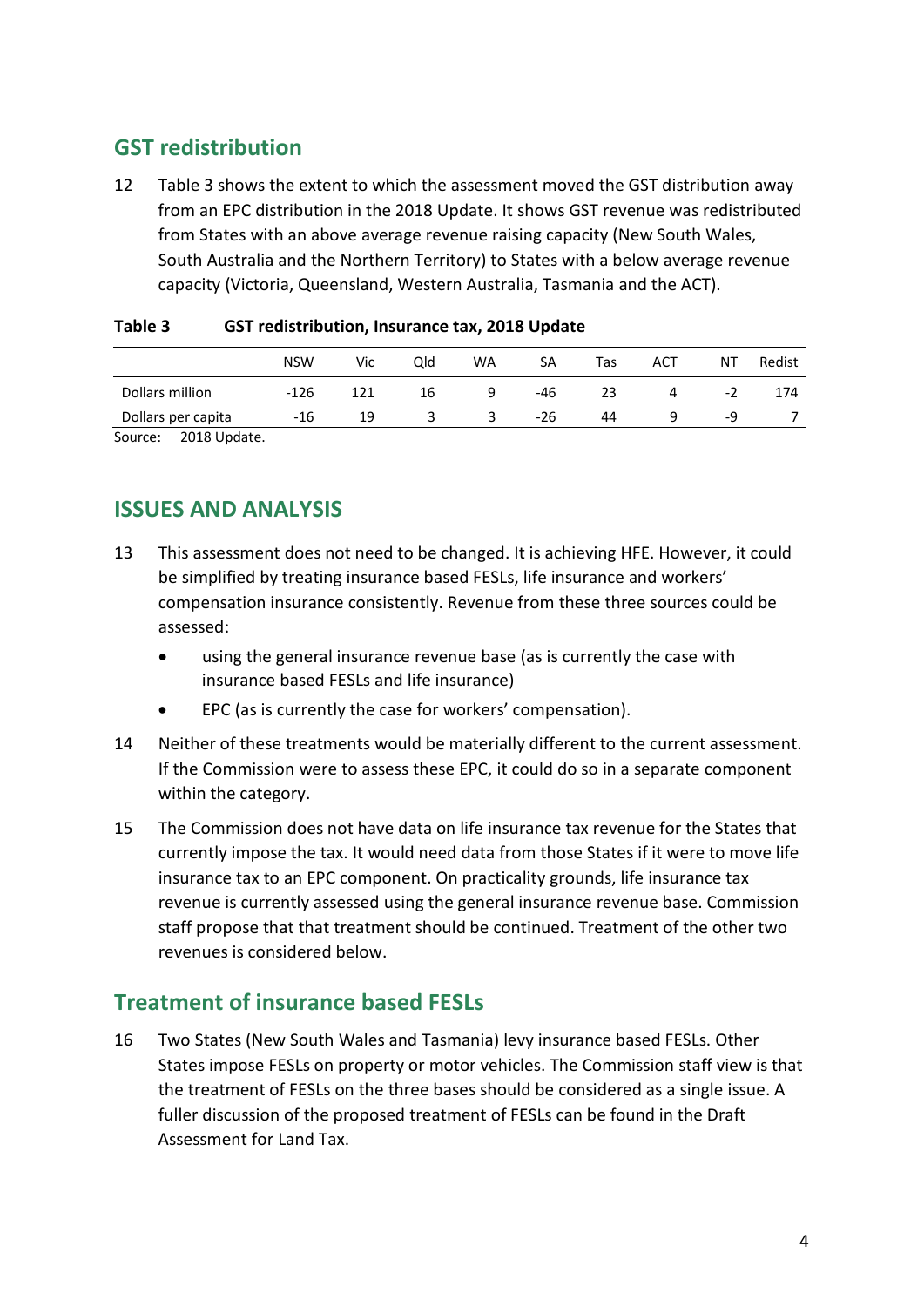- 17 Under its approach to average policy adopted in the 2015 Review, the Commission combined revenues that were taxed on the same basis. The hypothecation of FESL revenue to fire and emergency services was not a factor in how the Commission assessed revenue capacity. The Commission assessed insurance based FESLs in the Insurance tax category, since they were raised on a similar basis to other insurance taxes.
- 18 As the Commission is retaining this approach to average policy in the 2020 Review, Commission staff propose to continue to assess insurance based FESLs in the Insurance tax category.

## <span id="page-7-0"></span>**Treatment of duty on workers' compensation insurance**

- 19 Two States (Queensland and South Australia) impose duty on workers' compensation premiums. Queensland taxes these premiums at a concessional rate of 5% and South Australia allows an exemption for workers' compensation in relation to employees under the age of 25.<sup>[11](#page-7-3)</sup>
- 20 Workers' compensation premiums represent some 20% of all insurance premiums, but the duty raised on these represents less than 2% of total insurance tax revenue. Including workers' compensation premiums in the revenue base is likely to misrepresent States' revenue raising capacities.
- 21 A separate assessment of workers' compensation duty is not material at the \$30 per capita threshold. Workers' compensation duty is raised on a similar basis to other insurance taxes. Assessing the revenue raised with the general insurance revenue base is not materially different from assessing it EPC. On simplicity grounds, Commission staff propose to leave the revenue from workers' compensation duty in the insurance tax category and assess it using the general insurance revenue base.

### <span id="page-7-1"></span>**Recommendations**

Staff propose to recommend the Commission:

• retain the 2015 Review insurance tax assessment, but include workers' compensation duty in the category and assess it using the general insurance base.

# <span id="page-7-2"></span>**Other issues considered**

 $\overline{a}$ 

22 *Elasticity adjustment.* The Commission has engaged a consultant to provide advice on whether it should consider reinstating elasticity adjustments and, if so, for which categories. The question whether an elasticity adjustment could be assessed in the Insurance tax category will be addressed by that consultancy.

<span id="page-7-3"></span><sup>11</sup> Queensland applied a tax rate of 9% to most classes of general insurance in 2015-16.